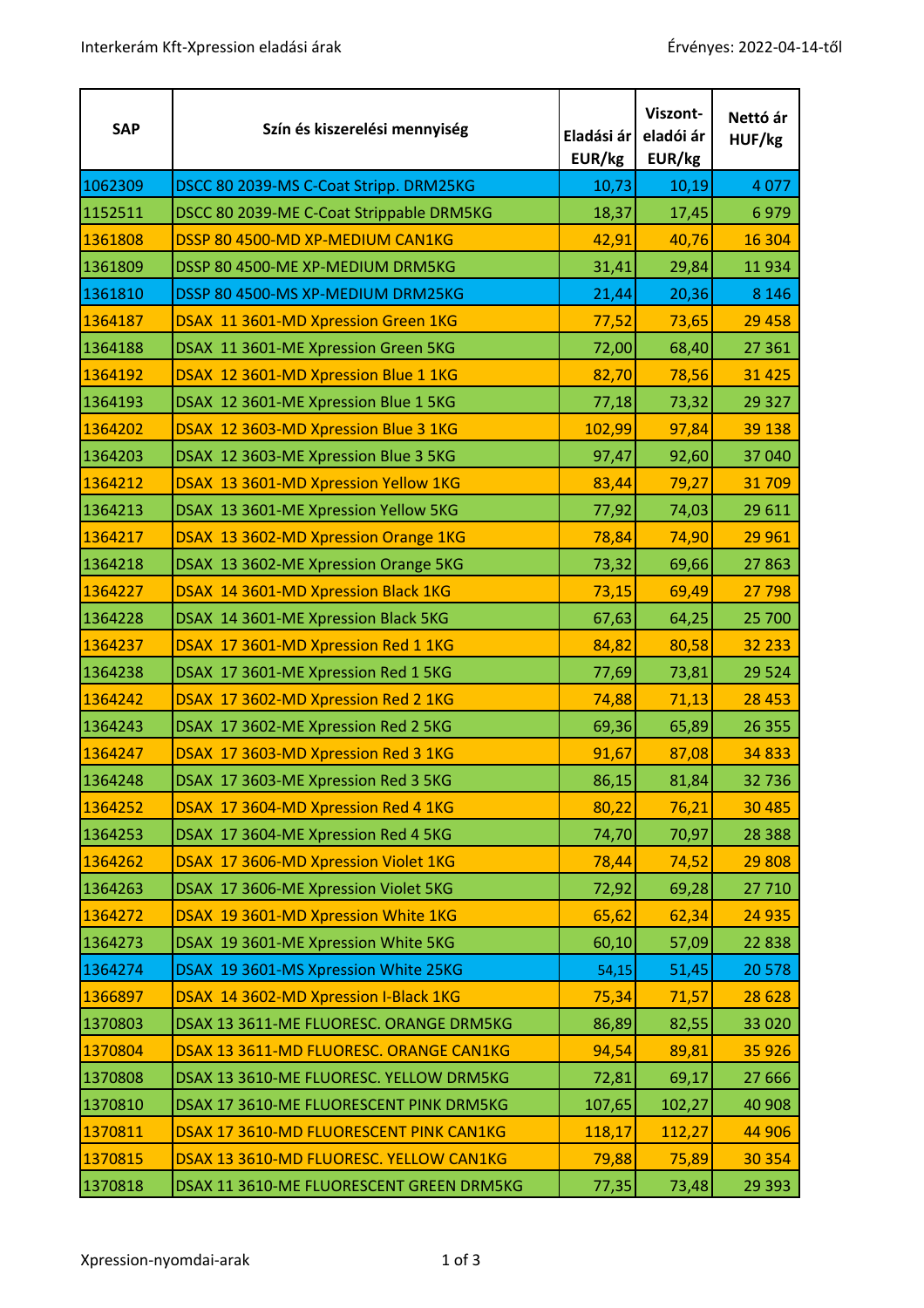| <b>SAP</b> | Szín és kiszerelési mennyiség            | Eladási ár<br>EUR/kg | Viszont-<br>eladói ár<br>EUR/kg | Nettó ár<br>HUF/kg |
|------------|------------------------------------------|----------------------|---------------------------------|--------------------|
| 1370819    | DSAX 11 3610-MD FLUORESCENT GREEN CAN1KG | 84,77                | 80,53                           | 32 211             |
| 1370825    | DSAX 12 3610-ME FLUORESCENT BLUE DRM5KG  | 84,02                | 79,82                           | 31927              |
| 1370826    | DSAX 12 3610-MD FLUORESCENT BLUE CAN1KG  | 89,54                | 85,06                           | 34 0 25            |
| 1370872    | DSAX 15 3601-ME Xpression Silver DRM5KG  | 109,66               | 104,18                          | 41 672             |
| 1370873    | DSAX 15 3601-MD Xpression Silver BOX1KG  | 118,06               | 112,16                          | 44 862             |
| 1370876    | DSAX 13 3604-MD Xpression Gold CAN1KG    | 108,17               | 102,76                          | 41 104             |
| 1370877    | DSAX 13 3604-ME Xpression Gold DRM5KG    | 100,52               | 95,50                           | 38 198             |
| 1374622    | DSAX 14 3641-MD Xpression PBlack 1KG     | 75,51                | 71,73                           | 28 6 93            |
| 1374623    | DSAX 14 3641-ME Xpression PBlack 5KG     | 69,99                | 66,49                           | 26 5 96            |
| 1374646    | DSAX 12 3641-MD Xpression PCyan 1KG      | 83,16                | 79,00                           | 31 599             |
| 1374647    | DSAX 12 3641-ME Xpression PCyan 5KG      | 77,64                | 73,75                           | 29 502             |
| 1375148    | DSAX 13 3641-MD Xpression PYellow 1KG    | 77,58                | 73,70                           | 29 4 80            |
| 1375150    | DSAX 13 3641-ME Xpression PYellow 5KG    | 69,47                | 66,00                           | 26 399             |
| 1375153    | DSAX 17 3641-ME Xpression PMagenta 5KG   | 77,06                | 73,21                           | 29 28 3            |
| 1375154    | DSAX 17 3641-MD Xpression PMagenta 1KG   | 80,28                | 76,27                           | 30 507             |
| 1378003    | DSAX 14 3602-ME Xpression I-Black DRM5KG | 70,62                | 67,09                           | 26836              |
| 1379132    | DSAX 80 4516-MM Xpression Agent 0,25KG   | 282,34               | 268,22                          | 107 288            |
| 1379133    | DSAX 80 4516-MD Xpression Agent 1,0 KG   | 215,29               | 204,53                          | 81811              |
| 1380304    | DSAX 80 4520-MD Xpression Agent 1,0 KG   | 79,65                | 75,67                           | 30 267             |
| 1380739    | DSAX 19 3602-MD Xpression White 1KG      | 65,69                | 62,41                           | 24 9 62            |
| 1380741    | DSAX 19 3602-ME Xpression White 5KG      | 60,61                | 57,58                           | 23 033             |
| 1382197    | DSAX 80 4521-MD Xpression Agent 1,0 KG   | 67,69                | 64,30                           | 25722              |
| 1383390    | DSAX 80 4520-ME Xpression Agent 5,00 KG  | 65,85                | 62,56                           | 25 0 23            |
| 1383391    | DSAX 80 4520-MS Xpression Agent 25,0 KG  | 58,71                | 55,77                           | 22 309             |
| 1383397    | DSAX 15 3602-ME Xpression Silver DRM5KG  | 232,64               | 221,01                          | 88 404             |
| 1383426    | DSAX 15 3602-MD Xpression Silver CAN1KG  | 248,62               | 236,19                          | 94 4 7 5           |
| 1383999    | DSAX 80 4517-MD Xpression Agent 1,0 KG   | 114,90               | 109,15                          | 43 661             |
| 1384001    | DSAX 80 4516-ME XPRESSION AGENT 5,0 KG   | 192,35               | 182,73                          | 73 093             |
| 1385898    | DSCC 80 4540-MS 1-CProtectiveCoat DR25KG | 26,07                | 24,77                           | 9 9 0 6            |
| 1385899    | DSCC 80 4540-MD 1C-ProtectiveCoat CAN1KG | 52,17                | 49,56                           | 19825              |
| 1385900    | DSCC 80 4541-ME 1C-Protec.SatCoat DRM5KG | 41,01                | 38,96                           | 15 5 83            |
| 1385901    | DSCC 80 4541-MD 1CProtec.SatCoat CAN1KG  | 55,03                | 52,28                           | 20 9 10            |
| 1385904    | DSCC 80 4540-ME 1C-ProtectiveCoat DRM5KG | 35,56                | 33,78                           | 13 5 13            |
| 1402405    | DSCC 80 4552-MD 2C-ProtectiveCoat CAN1KG | 45,56                | 43,28                           | 17 312             |
| 1402410    | DSCC 80 4552-ME 2C-Protec. Coat DRM5KG   | 33,39                | 31,72                           | 12 688             |
| 1402411    | DSCC 80 4552-MS 2C-Protec. Coat DRM25KG  | 24,48                | 23,26                           | 9 3 0 3            |
| 1402487    | DSAX 80 4553-MD XP-Curing Agent CAN1kg   | 59,24                | 56,27                           | 22 5 10            |
| 1402488    | DSAX 80 4553-ME XP-Curing Agent DRM5KG   | 46,30                | 43,98                           | 17594              |